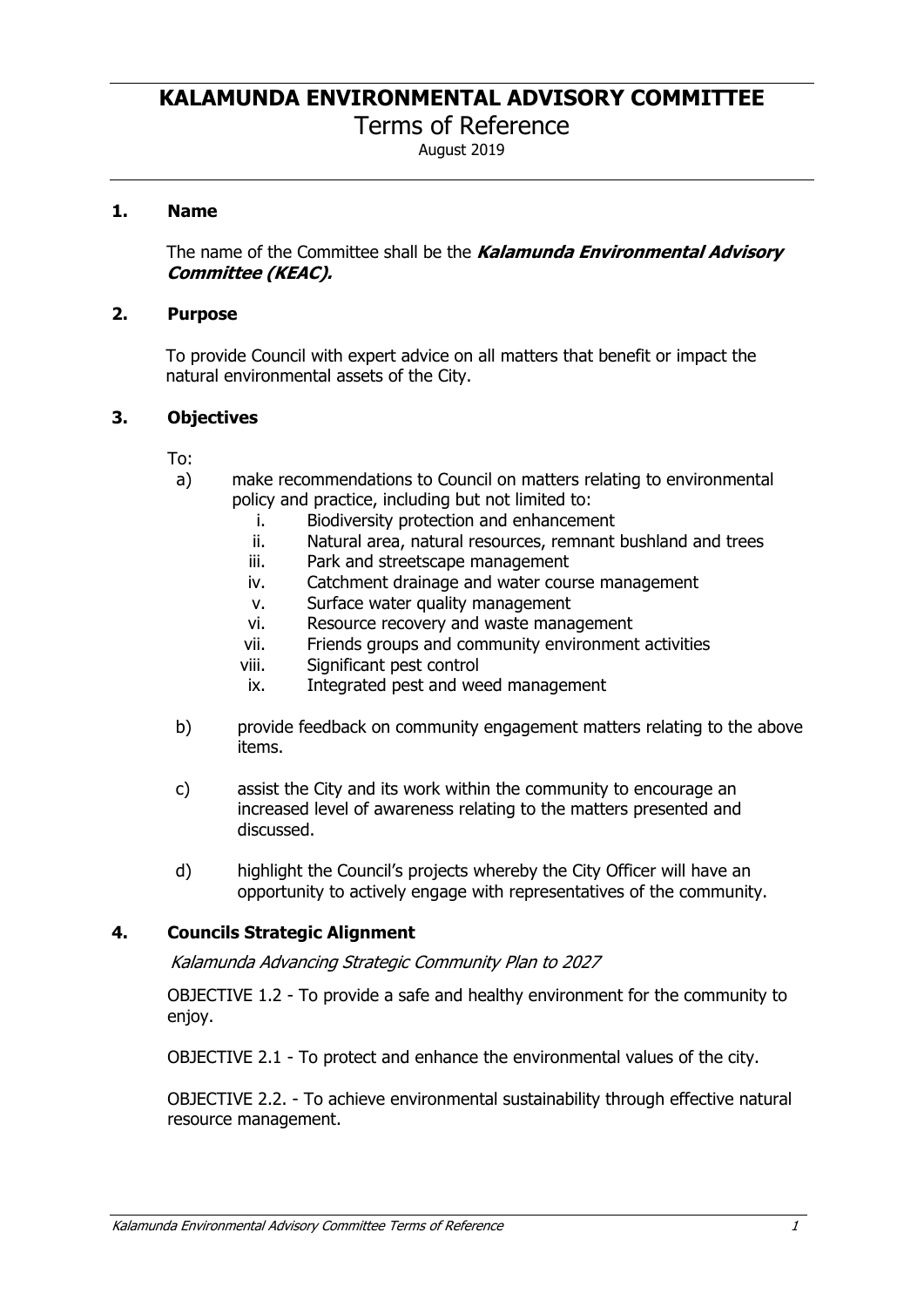OBJECTIVE 2.3. - To reduce the amount of waste produced and increase the amount of reuse and recycling of waste.

OBJECTIVE 3.1. - To plan for sustainable population growth.

OBJECTIVE 3.2. - to connect community to quality amenities.

OBJECTIVE 4.1. - To provide leadership through transparent governance.

OBJECTIVE 4.2. - To proactively engage and partner for the benefit of the community.

#### **5. Membership**

#### **5.1 Qualification to be a Member**

The committee members shall have the following interest and/or expertise in:

- i. Upgrades, renewal and improvements to infrastructure and natural areas such as reserves, streetscapes, trails, waterways, parks and recreation areas;
- ii. Environmental matters such as water sensitive urban design, biodiversity protection and enhancement, waste and recycling management, active transport, bushfire management and community partnerships.

#### *Community Representatives will not be selected to represent community interest groups, associations or commercial interests.*

#### **5.2 No. of Members**

The committee shall consist of eight (8) members, including:

- i. Two Elected Members.
- ii. Six Community Representatives, residing in the district.

# **5.3 Deputy Members**

All Council members shall have an appointed Deputy who is to attend meetings in the absence of a member.

All other members may have a deputy delegate appointed if required.

# **5.4 Term of Appointment**

Appointment is for up to two years and members are eligible for reappointment following the Council Ordinary Election.

# **5.5 Resignation or Termination of Membership**

i. Membership will be reviewed should a member miss three consecutive meetings without approved leave of absence and the Committee may choose to recommend to Council that the member is removed.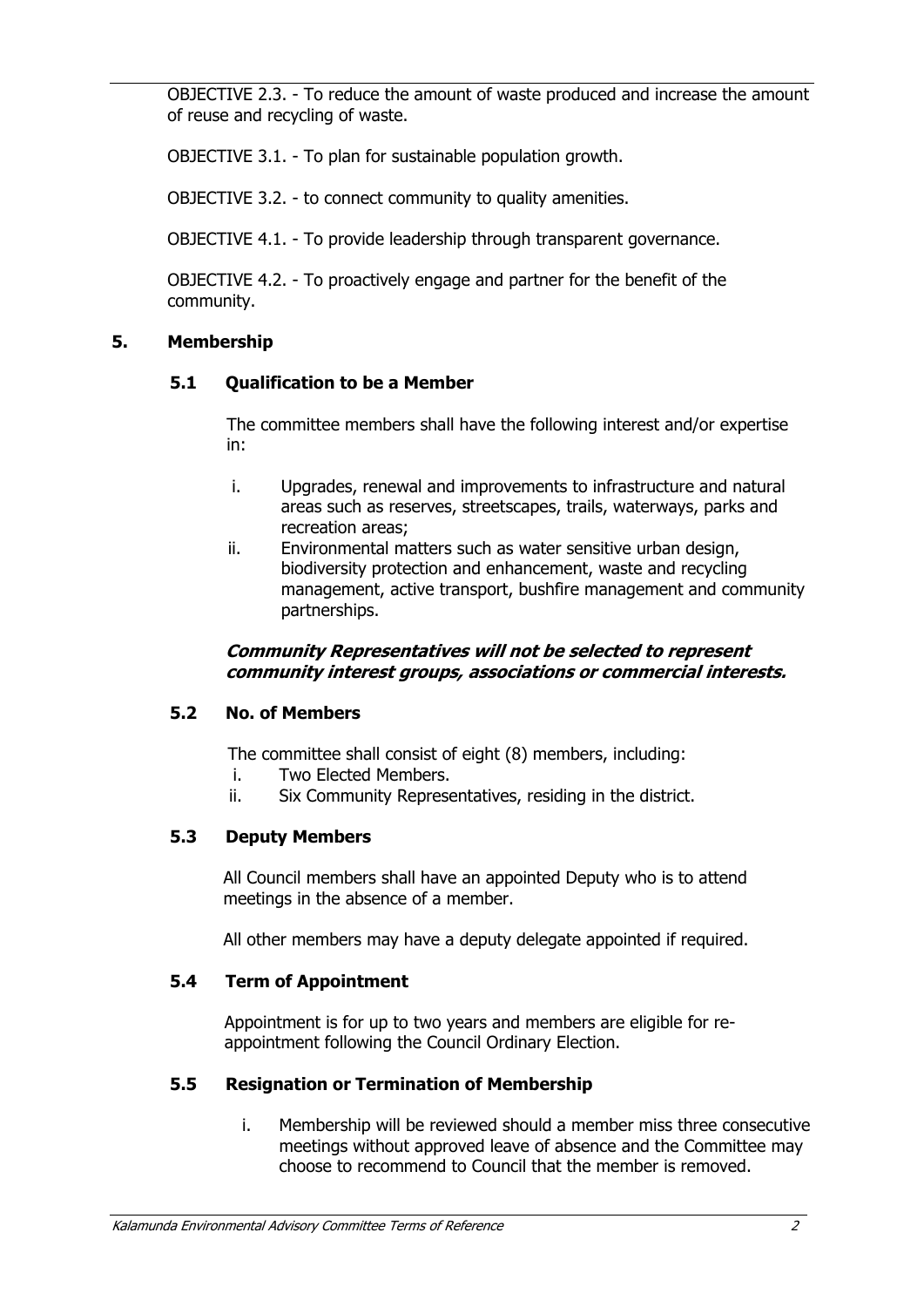ii. A committee member may resign from membership of the committee by giving the Chief Executive Officer or the committee's presiding member written notice of the resignation.

# **6. Election of Presiding Member and Deputy Presiding Member**

The election of the Presiding Member and Deputy Presiding Member will be conducted in accordance with the provisions of the *Local Government Act 1995*.

# **7. Meetings**

# **a) Conduct of Meetings**

All meetings will be conducted in accordance with the provisions of the *Local Government Act 1995* and the City's Standing Orders Local Law and the City of Kalamunda Code of Conduct.

#### **b) Scheduling of Ordinary Meetings**

The Committee shall meet at least quarterly and can increase the frequency of meetings if required and in consultation with the City to ensure resources are available. Meetings should be held on a regular date and time to be determined by the committee.

# **c) Special or Extra Meetings and Working Groups**

A Special or extra meeting can be called by: -

- i. A majority decision of the Committee
- ii. The presiding member of the Committee
- iii. By at least  $1/3^{rd}$  of the members of the Committee

A Committee may also choose to form working groups from its membership or to second others with specific skills for undertaking specific tasks required by the Committee in consultation with the City to ensure resources can be made available.

# **d) Quorum**

A quorum shall consist of at least one half of the appointed members. If a quorum is not achieved the meeting can progress informally, with minutes prepared in accordance with established processes.

#### **e) Disclosure of Interests**

All Committee Members are required to disclose any financial, proximity or impartiality interests they may have in any matter to be discussed at the meeting.